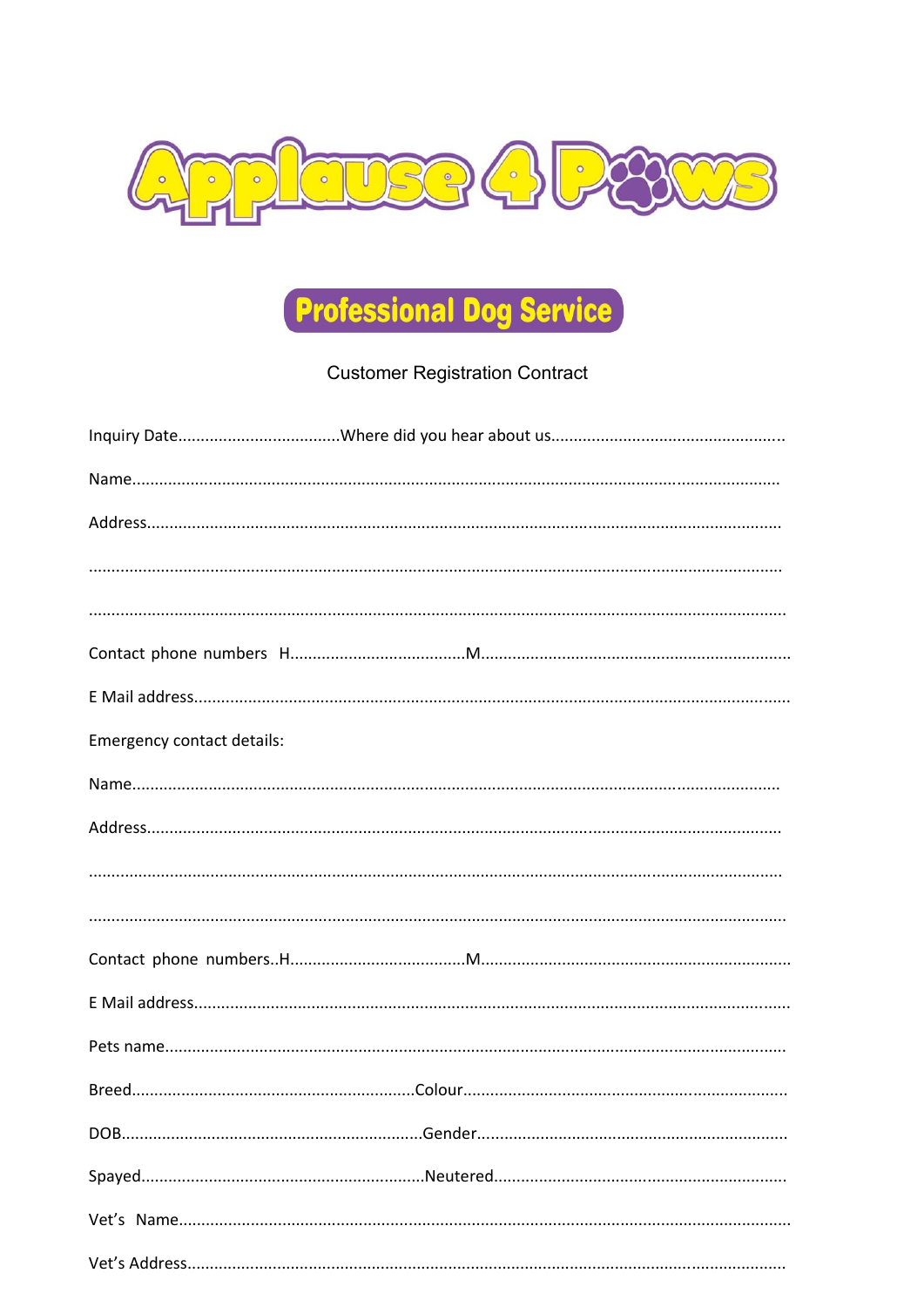| Insurance Policy renewal date                                                                                                                                                    |
|----------------------------------------------------------------------------------------------------------------------------------------------------------------------------------|
|                                                                                                                                                                                  |
| Medication; is your dog on any kind of medication, if yes please give full details.<br>If no, you must inform Applause 4 Paws if your dog does start any medication immediately. |
| Does your dog require any restriction on exercise                                                                                                                                |
|                                                                                                                                                                                  |
|                                                                                                                                                                                  |
|                                                                                                                                                                                  |
|                                                                                                                                                                                  |
| Vaccinations. (photo copies of current and new vaccination certificates are required at all times)                                                                               |
|                                                                                                                                                                                  |
|                                                                                                                                                                                  |
|                                                                                                                                                                                  |
| You must inform Applause 4 Paws in future, each time you administer worm and/or flea                                                                                             |
| treatments.                                                                                                                                                                      |
| I understand that if I fail to provide proof of current vaccinations or if my dog or dogs                                                                                        |
| vaccinations are found to be expired or otherwise incomplete, Applause 4 Paws has the right to                                                                                   |
| refuse care until current proof is provided.                                                                                                                                     |
| I understand that although my dog is vaccinated against kennel cough there is still a possibility                                                                                |
| that my dog may contract kennel cough. I agree that I will not hold Applause 4 Paws                                                                                              |
| responsible if my dog contracts kennel cough while attending Applause 4 Paws.                                                                                                    |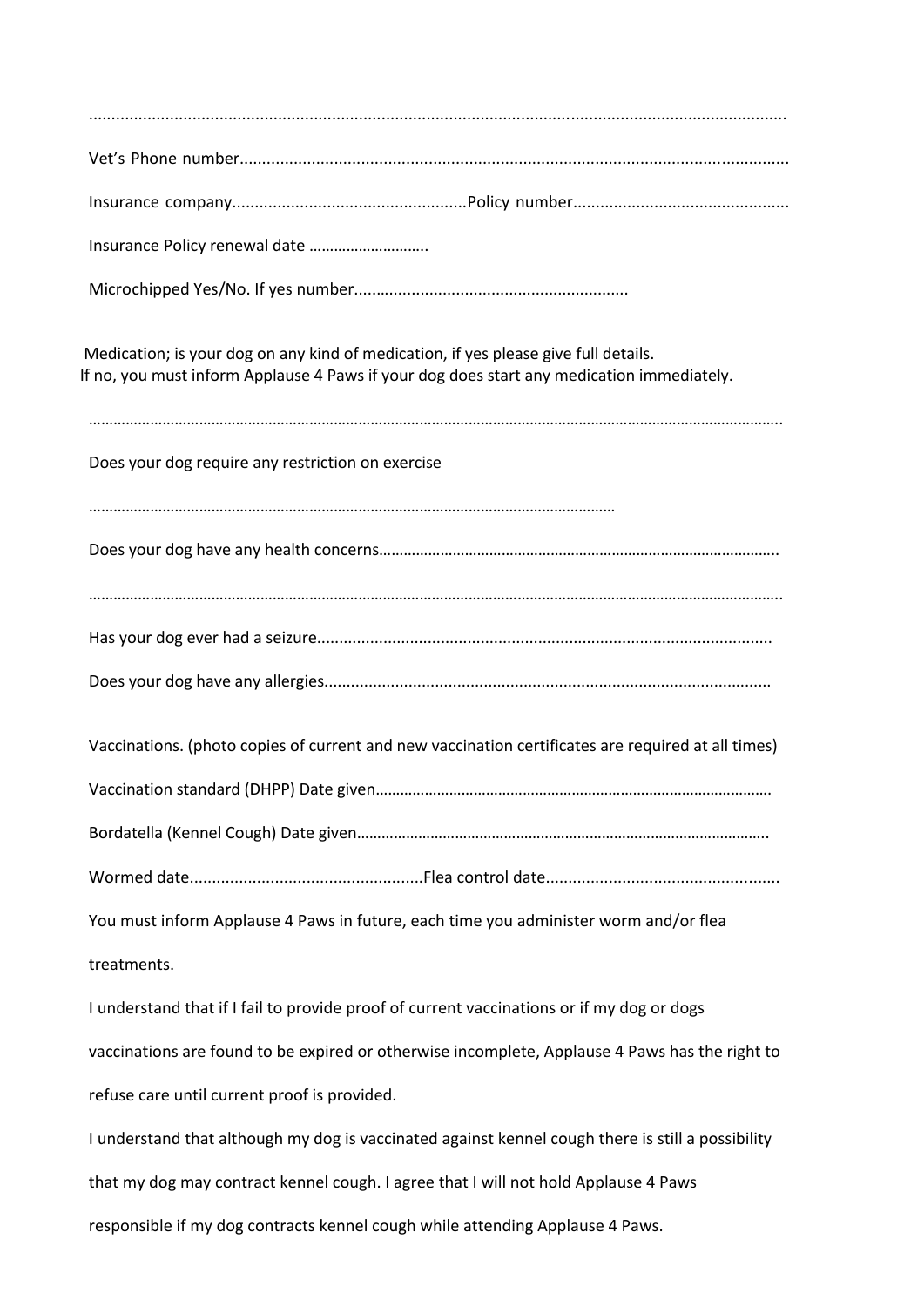| Food type wet/dry                                                                                                                            |  |
|----------------------------------------------------------------------------------------------------------------------------------------------|--|
|                                                                                                                                              |  |
| I understand and accept that my dog or dogs will be fed under controlled conditions with other<br>dogs, under supervision during their stay. |  |
| I know and agree to my dog being walked with other dogs while staying at Applause 4 Paws.                                                    |  |
| On the lead only / Off lead / Or at the discretion of the dog walker. Please circle your<br>options.                                         |  |
|                                                                                                                                              |  |
| All dogs will be on a lead when on the public highway.                                                                                       |  |
| To help us know your dog better please answer the following;                                                                                 |  |
|                                                                                                                                              |  |
| How is your dog's temperament around other                                                                                                   |  |
|                                                                                                                                              |  |
|                                                                                                                                              |  |
|                                                                                                                                              |  |
|                                                                                                                                              |  |
| Has your dog ever been in a dog fight? If yes, please provide                                                                                |  |
|                                                                                                                                              |  |
| Does your dog jump up: Yes/ No   Dig: Yes/No   Food or toy aggressive: Yes/No                                                                |  |
| What motivates your dog most; Praise Affection<br>Food<br>Other                                                                              |  |
| Is your dog sensitive to touch in any areas: Please provide                                                                                  |  |
|                                                                                                                                              |  |

Does your dog bark Yes/No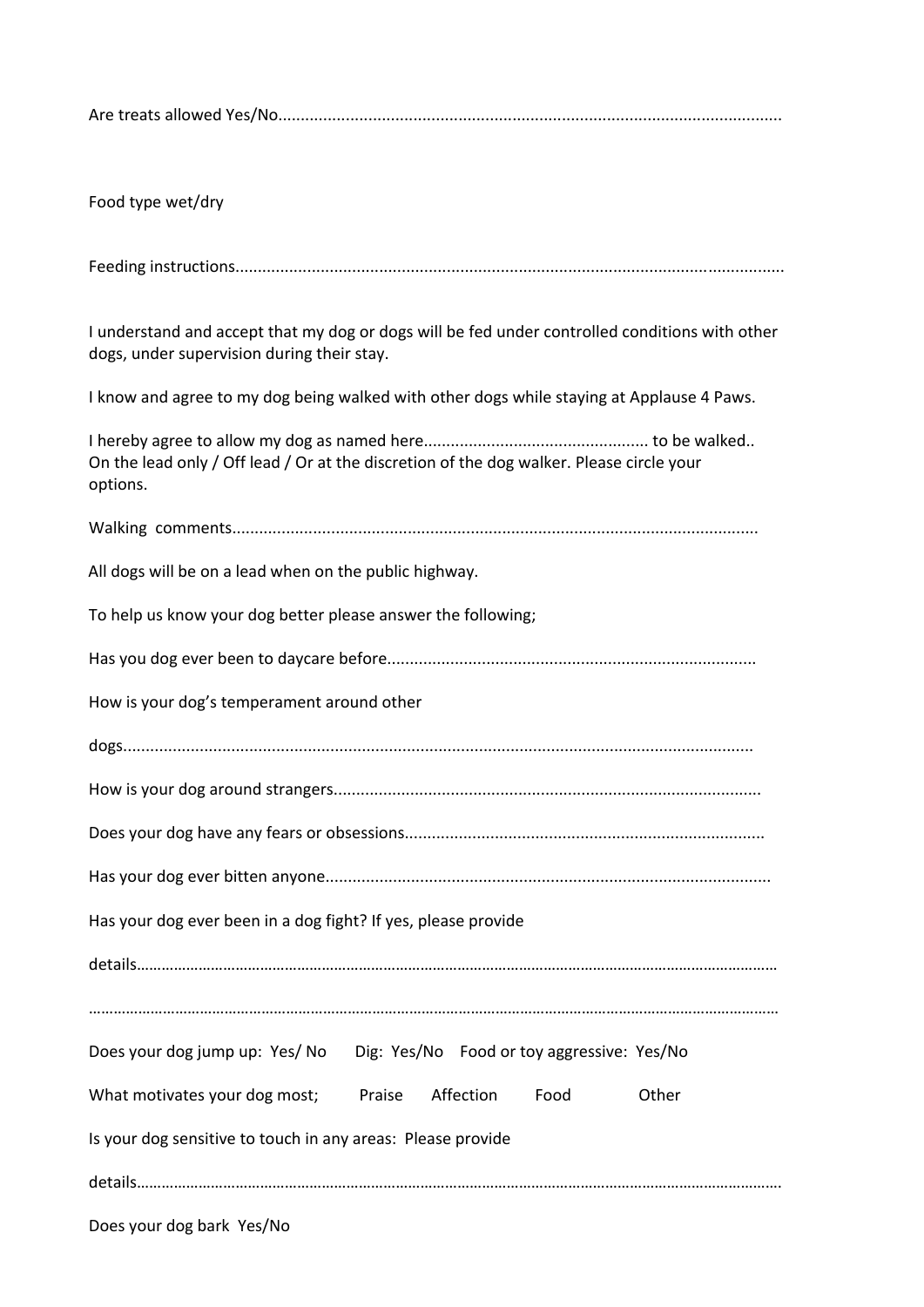If your dog does bark on our premises, we might have to attached an anti barking device, we

could also ask you to provide an anti barking device for your dog. If the device fails to stop or

reduce the barking, to a level that is satisfactory to the company, you will be asked to remove

your dog form Applause 4 Paws immediately.

Whilst in our care, all dogs will come into contact and will socialise with the other dogs in our care, including any resident dogs and others that we may meet on walks. Although it is our primary concern and we make every possible endeavor to ensure the safety of all our dogs at all times, you hereby accept that we cannot be held responsible for any accidental loss or accident that may occur to your pet, howsoever this should arise.

Your dog will be kept together with other dogs in a designated room or rooms. I give my permission to use a suitable dog crate while my dog is in your care, if Applause 4 Paws deems it necessary. Generally for the purposes of, feeding, sleeping or isolation.

Any dog left for day care or overnight care, is done so with an agreed collection date in advance. It is further agreed that failure to settle our charges and collect your dog within 7 days after the agreed date, may result in your dog being re housed, re homed, or disposed of at our discretion.

You further agree, that we may take pictures of your dog and use them in our marketing material, website or any media that we wish, and you hereby waive any rights over such material whatsoever.

I have read the above information and agree to the contents therein and I further confirm I have completed a trial familiarization session with my dog, prior to my dog staying with Applause 4 Paws and fully accept that my dog will be staying with resident dogs and other dogs from other households whilst in the care of Applause 4 Paws.

I agree to inform Applause 4 Paws of any type of medication, my dog may be prescribed, if not at the start of attending Applause 4 Paws or anytime thereafter.

I understand that cancellations are chargeable, four week's notice from the first day of boarding is required to obtain up to 50% refund on your deposit. Please note, 72 hour's notice is required for cancellations of daycare dogs, otherwise full payment is required.

## Waiver and Agreement

I hereby confirm that I am the owner of the above-mentioned dog.

I hereby waive and release Applause 4 Paws; it's director's employees and agents from any and all liability's, which my dog might suffer, including specifically, but not without limitation, any injury or damage whatsoever arising from attendance and participation of services provided by Applause 4 Paws.

I hereby confirm that my dog is of good health and has not been ill with any known contagious diseases within the past 30 days.

I confirm that In addition to all required vaccinations my dog is also currently up to date with all flea/tick and worming preventative treatments and I will continue to keep these up to date.

I understand that during normal dog play, my dog may sustain injuries. All dog interaction is monitored to avoid injury, but scratches, punctures, or other injuries my occur despite our best supervision to avoid injuries.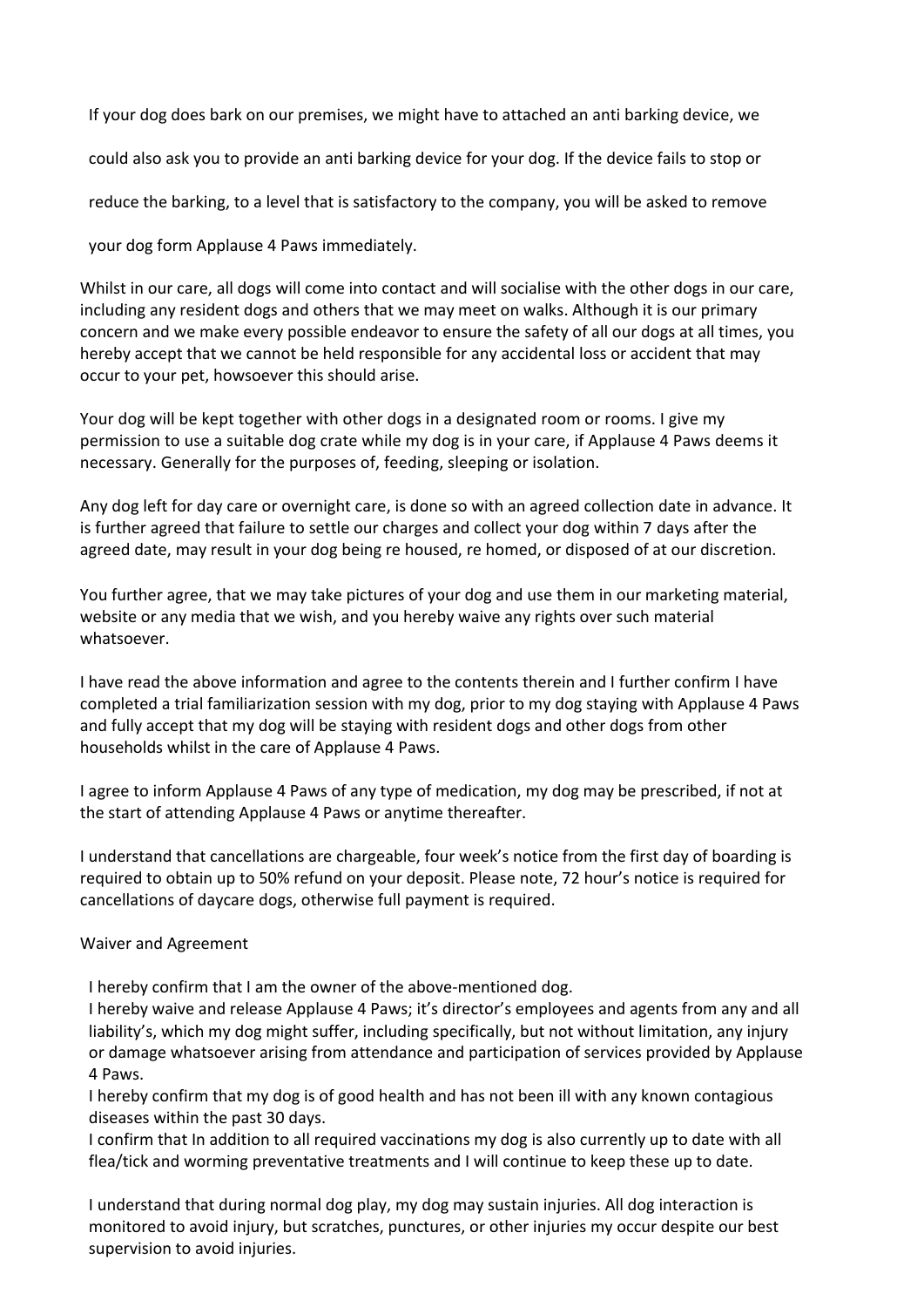I understand that Applause 4 Paws is a place where animals co-mingle in groups and I am responsible for the medical treatment of any injuries or illness that my dog receives while at Applause 4 Paws. I agree to pay all costs for my dog that may arise as a result of injury or illness, including veterinarian care and costs. I shall pay such costs as a reimbursement immediately upon pick-up of my dog or when services are completed.

If you or your emergency contacts are not contactable, in the very extreme case of emergencies, Applause 4 Paws would follow veterinary advice that is in the best interest of the dog/s. This could include but not limited to, surgery or euthanasia.

Although we will endeavor to use your veterinarian as noted on this form, Applause 4 Paws will decide what is in the best interest of the dog, as to which veterinarian we use in all cases. Applause 4 Paws is registered to take any dog registered with us to Wood Street Veterinarian Hospital. 74 Wood Street, Barnet. EN5 4BW.

I understand that Applause 4 Paws is not responsible for any lost, stolen or damaged toys, leads, collars, beds, tags, clothing or any other item left with your dog, in our care.

I understand and agree that any problem that develops with my dog will be treated as deemed best by the care-givers at Applause 4 Paws at their sole discretion and that I assume full financial responsibility for any all expenses incurred.

I fully understand that there is a 72 hour cancelation policy on daycare bookings. If I am unable to inform Applause 4 Paws before 72 hours then I am fully liable to pay for the space reserved for my dog or dogs. I understand that I must inform Applause 4 Paws if my dog is unwell and is unable to attend Applause 4 Paws. My dog will not attend Applause 4 Paws if my dog has been, vomiting, had diarrhoea or any other contagions, ie conjunctivitis. Only after symptoms have cleared within the last 72 hours, can you bring your dog back for care.

I fully understand that there is a 1 month cancelation policy on all boarding dogs. If I am unable to inform Applause 4 Paws before 1 month before the first day of the booking, then I am fully liable to pay for the full duration of the booking.

I fully understand that Applause 4 Paws fees are non refundable and non transferable. Applause 4 Paws reserves the right to permanently remove a dog from care at any time to ensure the safety of other dogs as well as staff.

I understand that my dog has access to a fenced area outside and agree to assume full liability for damages to property or injury to my dog or others if my dog escapes.

Our insurance details are available on request.